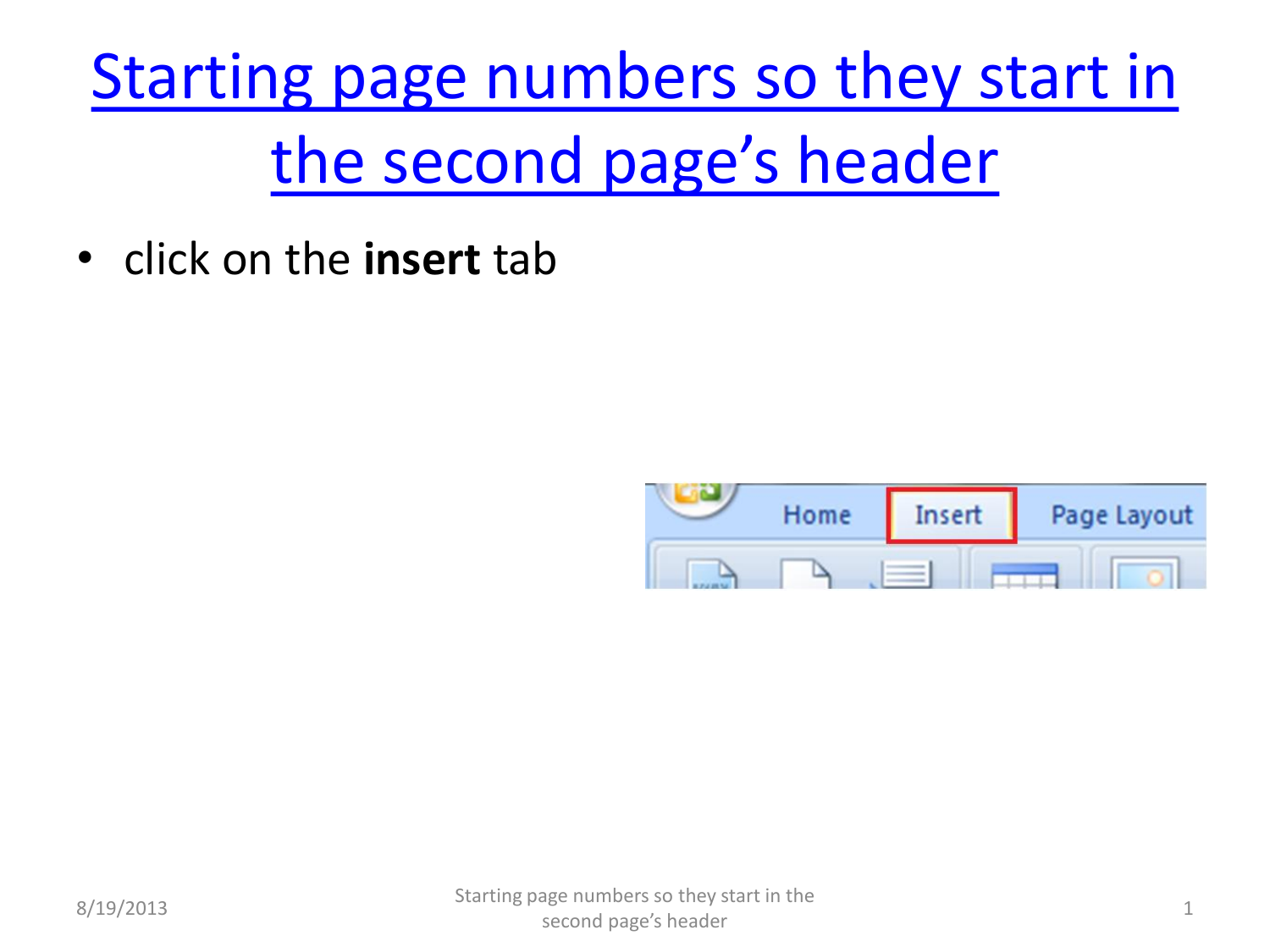• Then locate the **header** Icon and click on the icon.

| ▄<br>#<br>Header Footer<br>Page<br>Number *<br>$\overline{\phantom{a}}$ | A<br>≣<br>Quick WordArt<br>Text<br>Parts *<br>Box - | Signature Li<br>5. Date & Time<br>Drop<br><b>Med</b> Object ~<br>Cap <sub>x</sub> |
|-------------------------------------------------------------------------|-----------------------------------------------------|-----------------------------------------------------------------------------------|
| <b>Built-In</b>                                                         |                                                     |                                                                                   |
| <b>Blank</b>                                                            |                                                     |                                                                                   |
| [Type text]                                                             |                                                     | 田                                                                                 |
| <b>Blank (Three Columns)</b>                                            |                                                     |                                                                                   |
| [Type text]                                                             | [Type text]                                         | [Type text]                                                                       |
| $1 - 1 - 1 - 1$                                                         |                                                     |                                                                                   |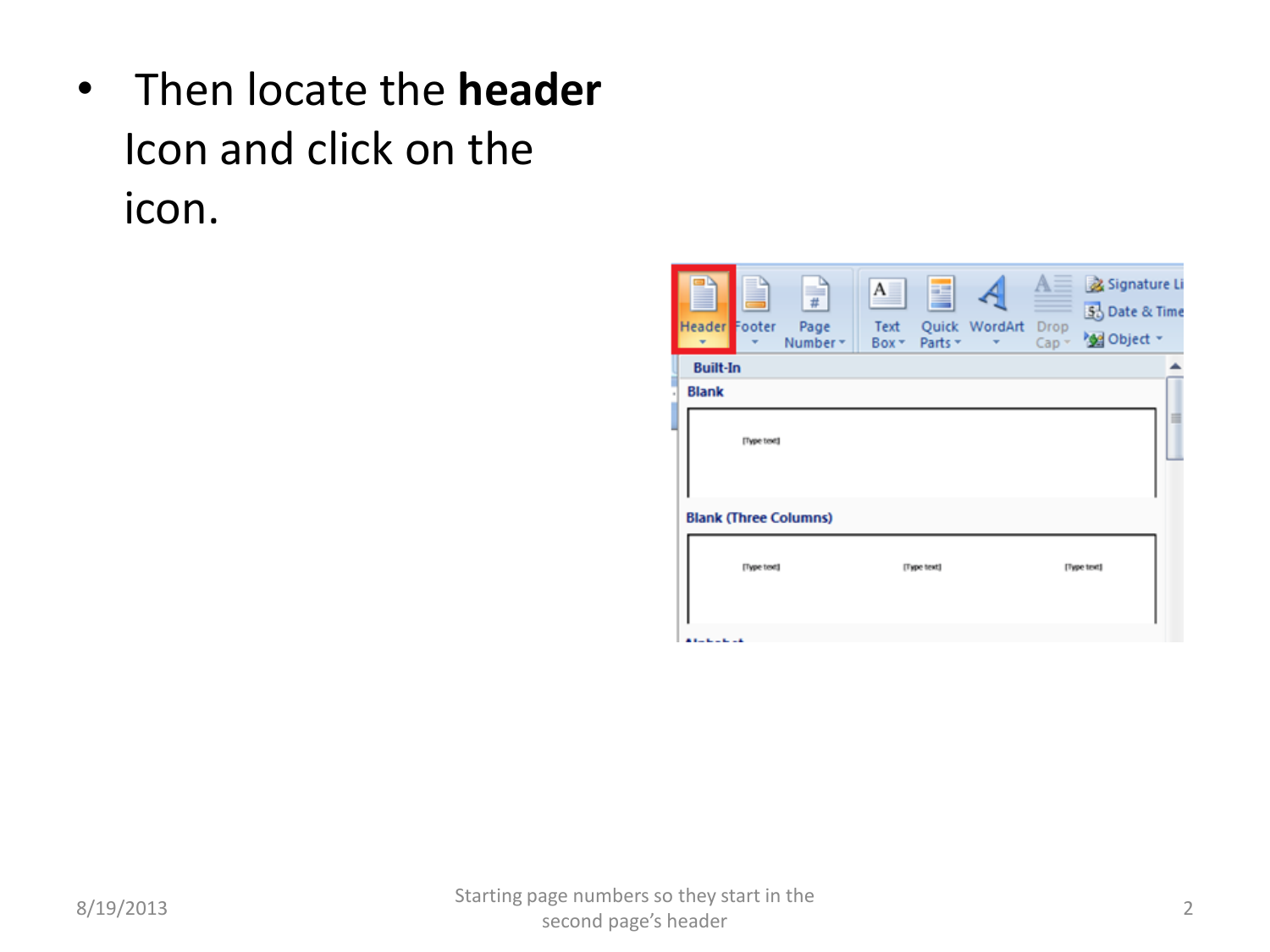• In the drop down menu you will see multiple styles of headers to choose from, however for the purpose of this walkthrough I will be using the one titled **Blank**.

| <b>Header</b> Footer |             | ▄<br>#<br>Page<br>Number *   | $A_{-}$<br><b>Text</b><br>Box * | Ŧ<br>Parts * | Quick WordArt Drop | Cap <sub>x</sub> | Signatu<br>5 Date &<br><b>Sel</b> Object |
|----------------------|-------------|------------------------------|---------------------------------|--------------|--------------------|------------------|------------------------------------------|
| <b>Built-In</b>      |             |                              |                                 |              |                    |                  |                                          |
| <b>Blank</b>         |             |                              |                                 |              |                    |                  |                                          |
|                      | [Type text] |                              |                                 |              |                    |                  |                                          |
|                      |             | <b>Blank (Three Columns)</b> |                                 |              |                    |                  |                                          |
|                      | [Type text] |                              |                                 | [Type text]  |                    |                  | [Type text]                              |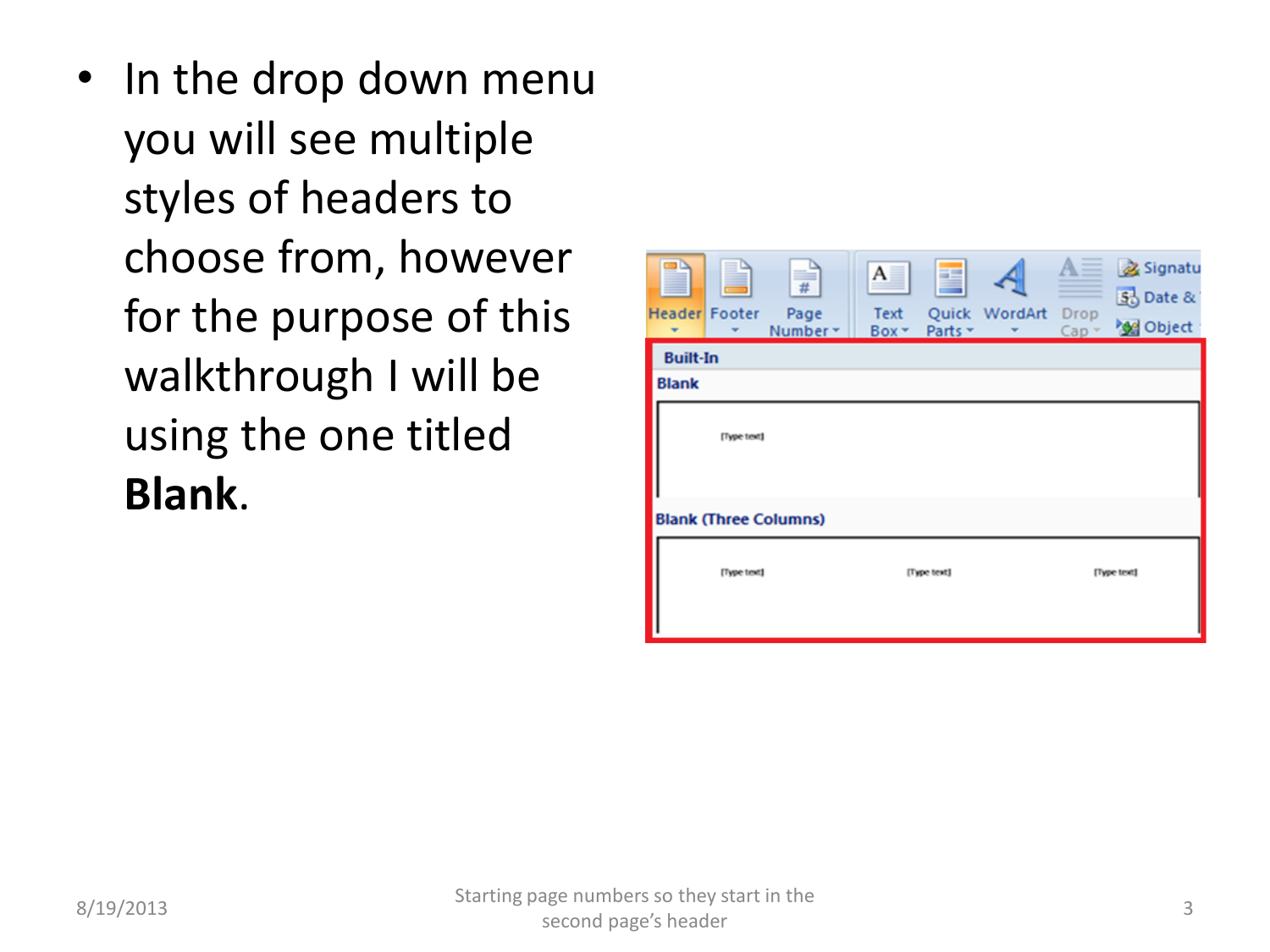• Locate the header style titled **Blank** and click the icon.

<span id="page-3-0"></span>

| <b>Built-In</b> |   |
|-----------------|---|
| <b>Blank</b>    |   |
| [Type text]     | ≣ |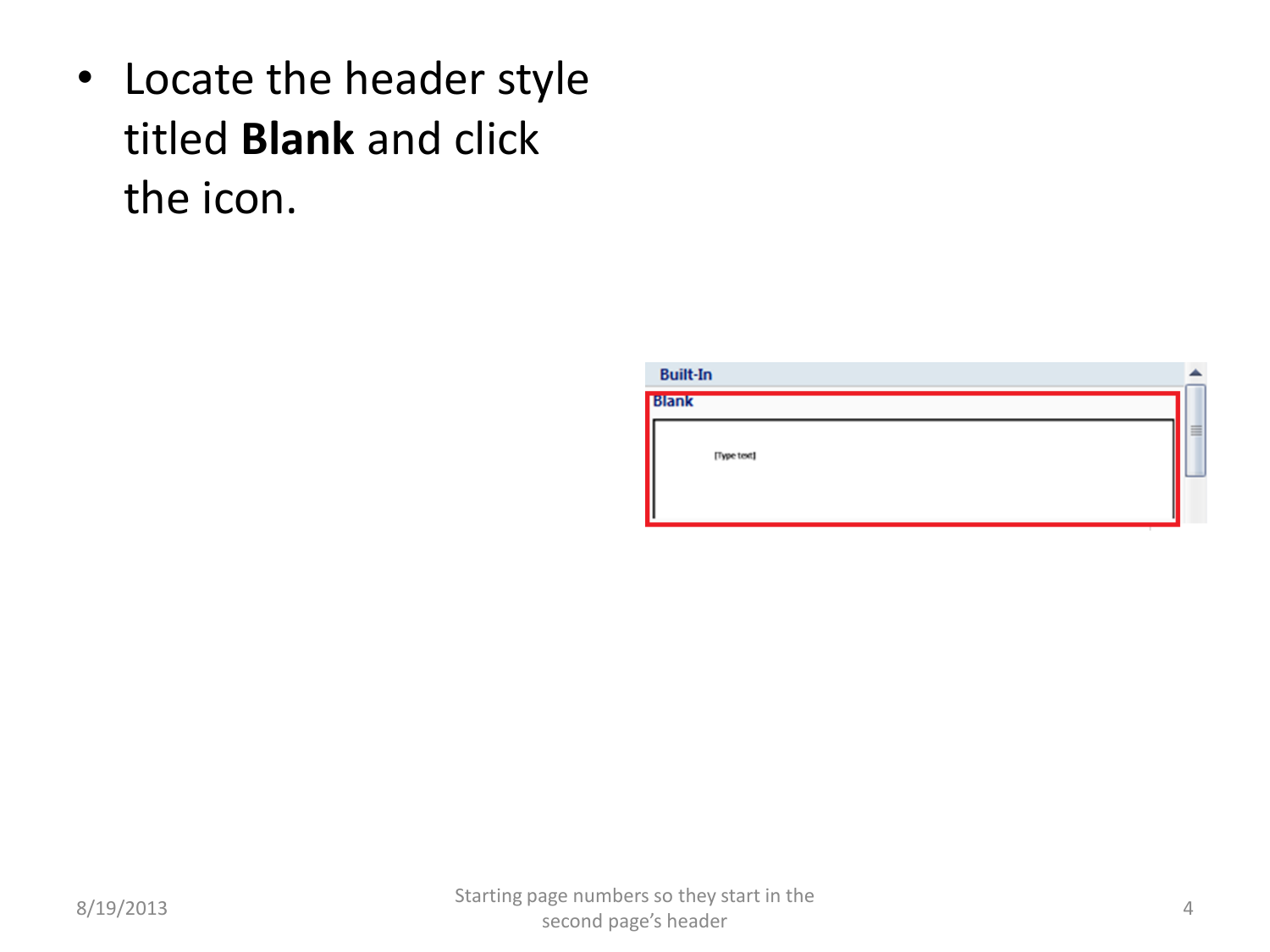• Locate the header style titled **Blank** and click the icon.

| <b>Built-In</b> |   |
|-----------------|---|
| <b>Blank</b>    |   |
| [Type text]     | ≣ |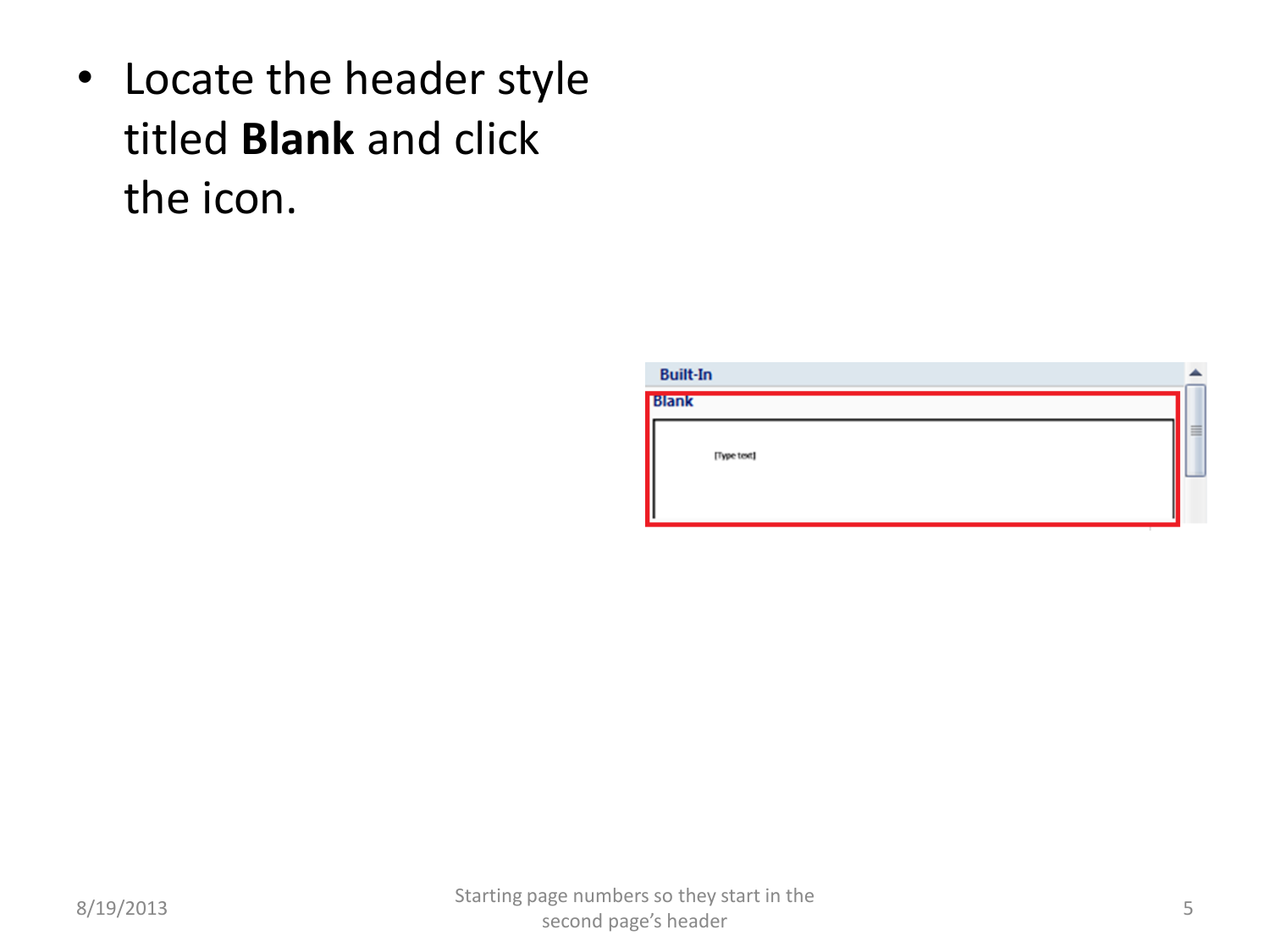• You now have a header inserted into your document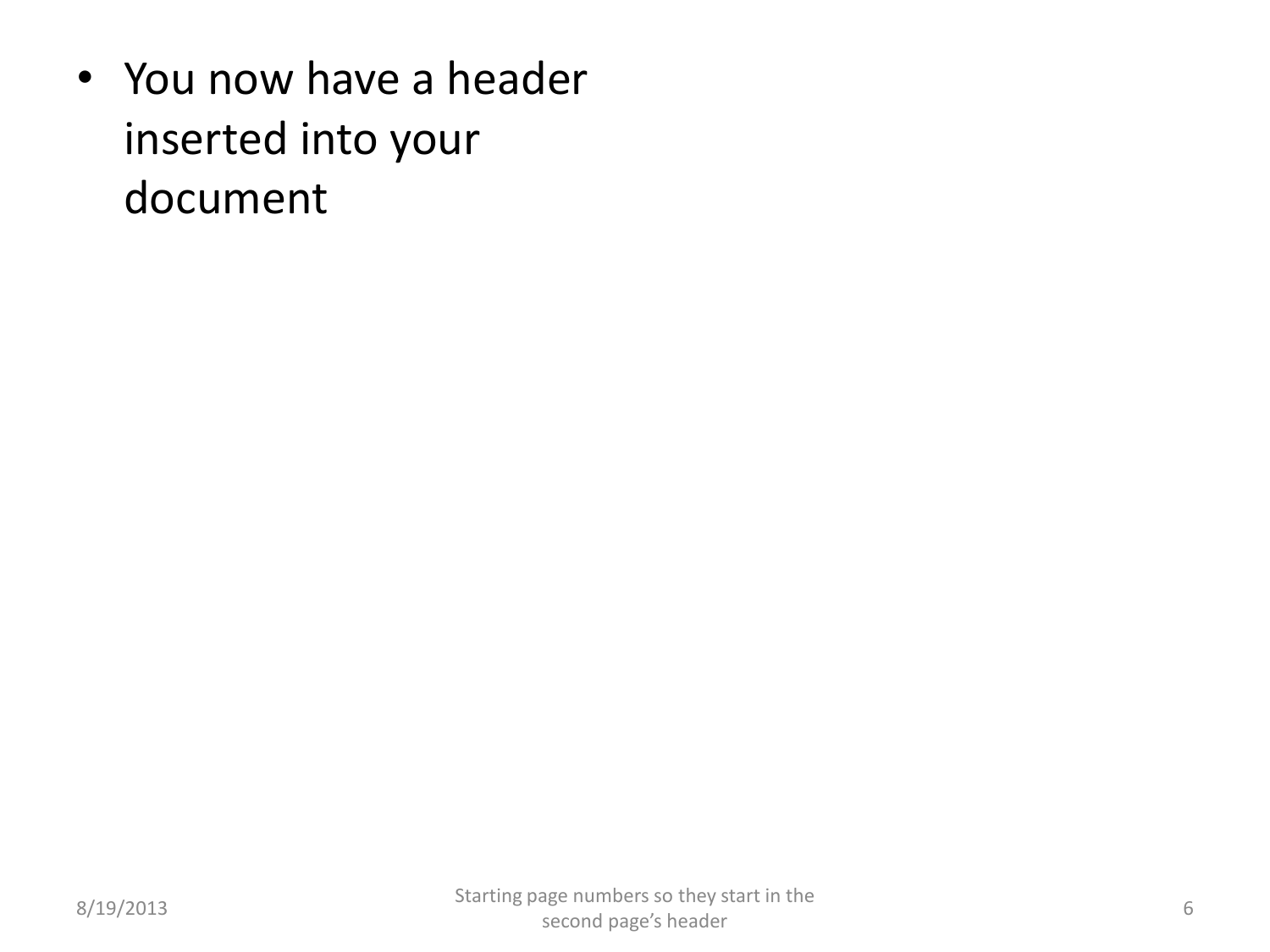- The cursor will still be located in the header at this point.
- Without changing to another tab locate the **Options** box in the **Design** menu.
- The name of the boxes will be located on the bottom of the box.

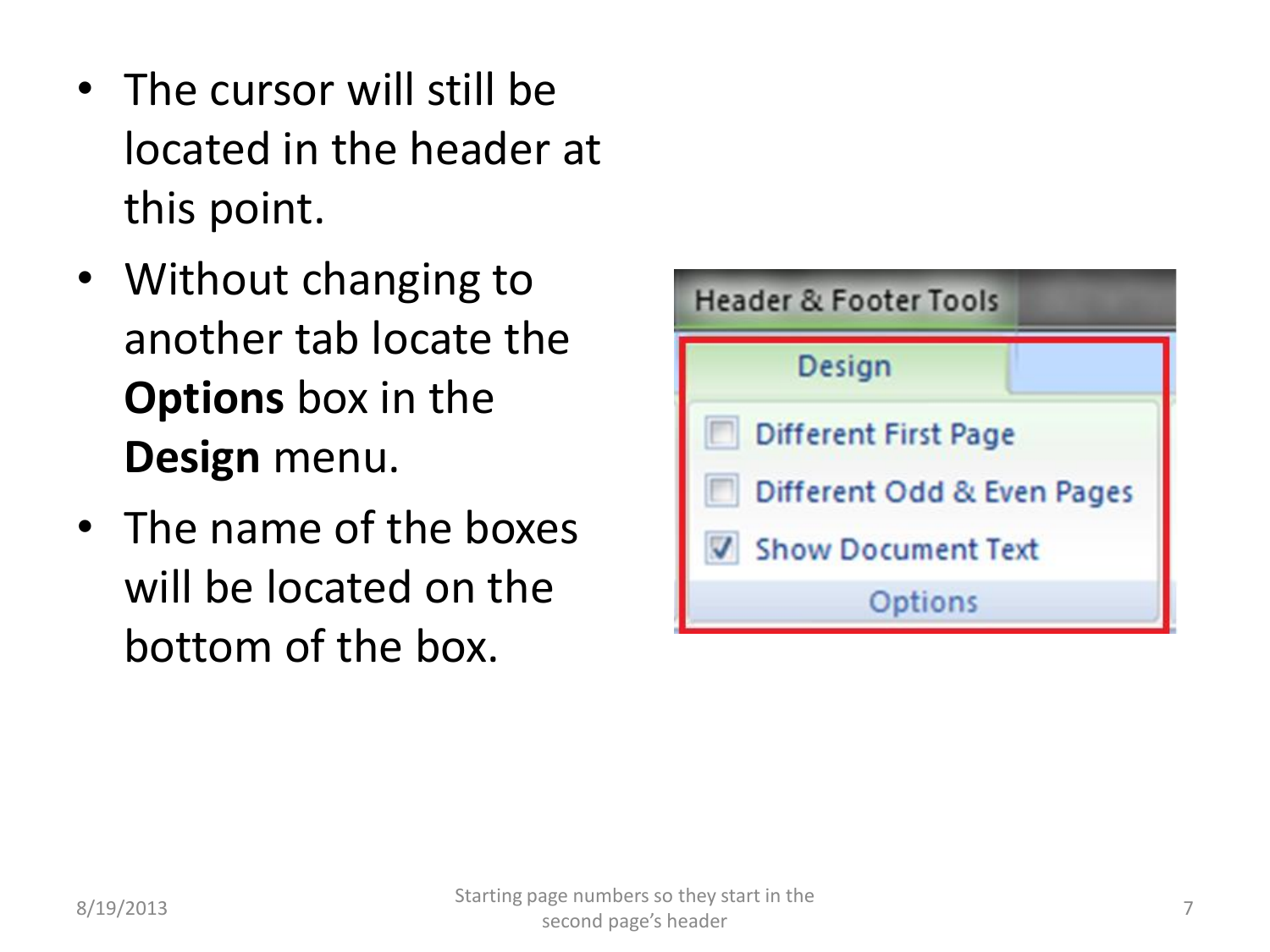- In the Design Options box there will be three choices with check boxes.
- One of these choices will be checked off the other two will not.
- The three choices will be **Different First Page, Different Odd & Even Pages** and **Show Document Text***.*
- Only the Show Document Text choice will be checked off.
- Don't uncheck this box, instead check off the choice that says **Different First Page**.

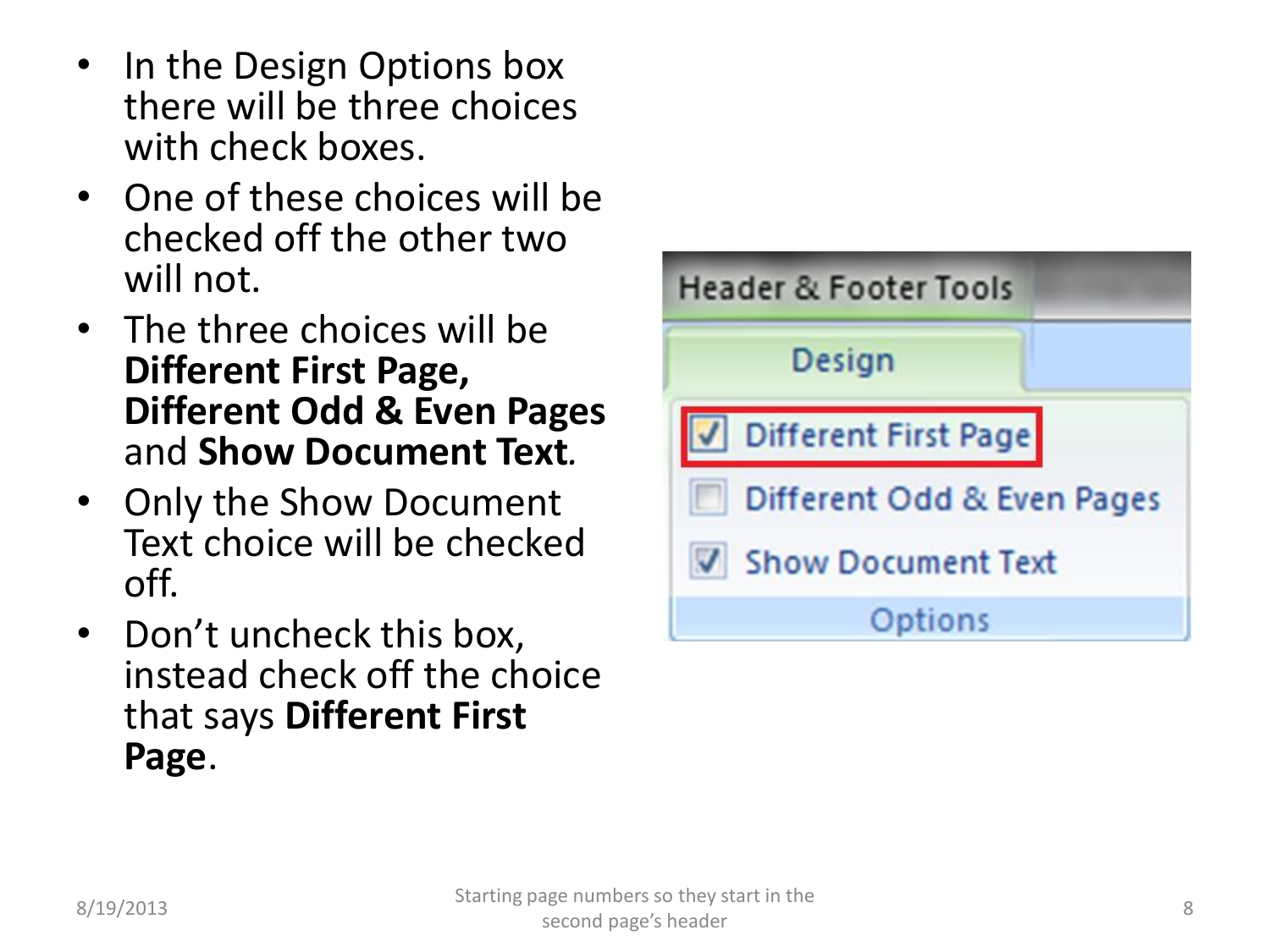- After you have done this the number on the first page will disappear.
- This is normal.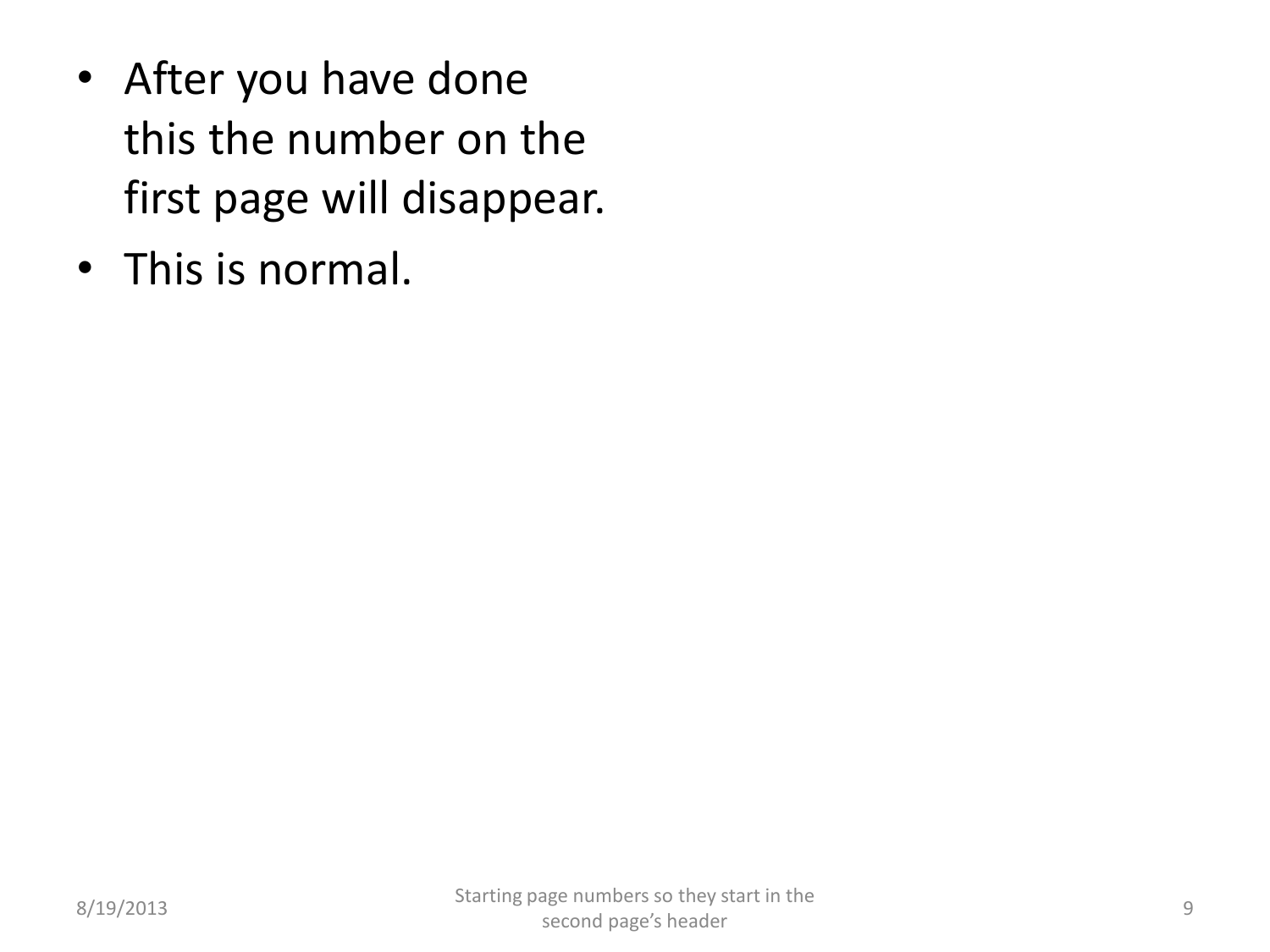• Locate the **Page Number** icon in the design tab and click on it.

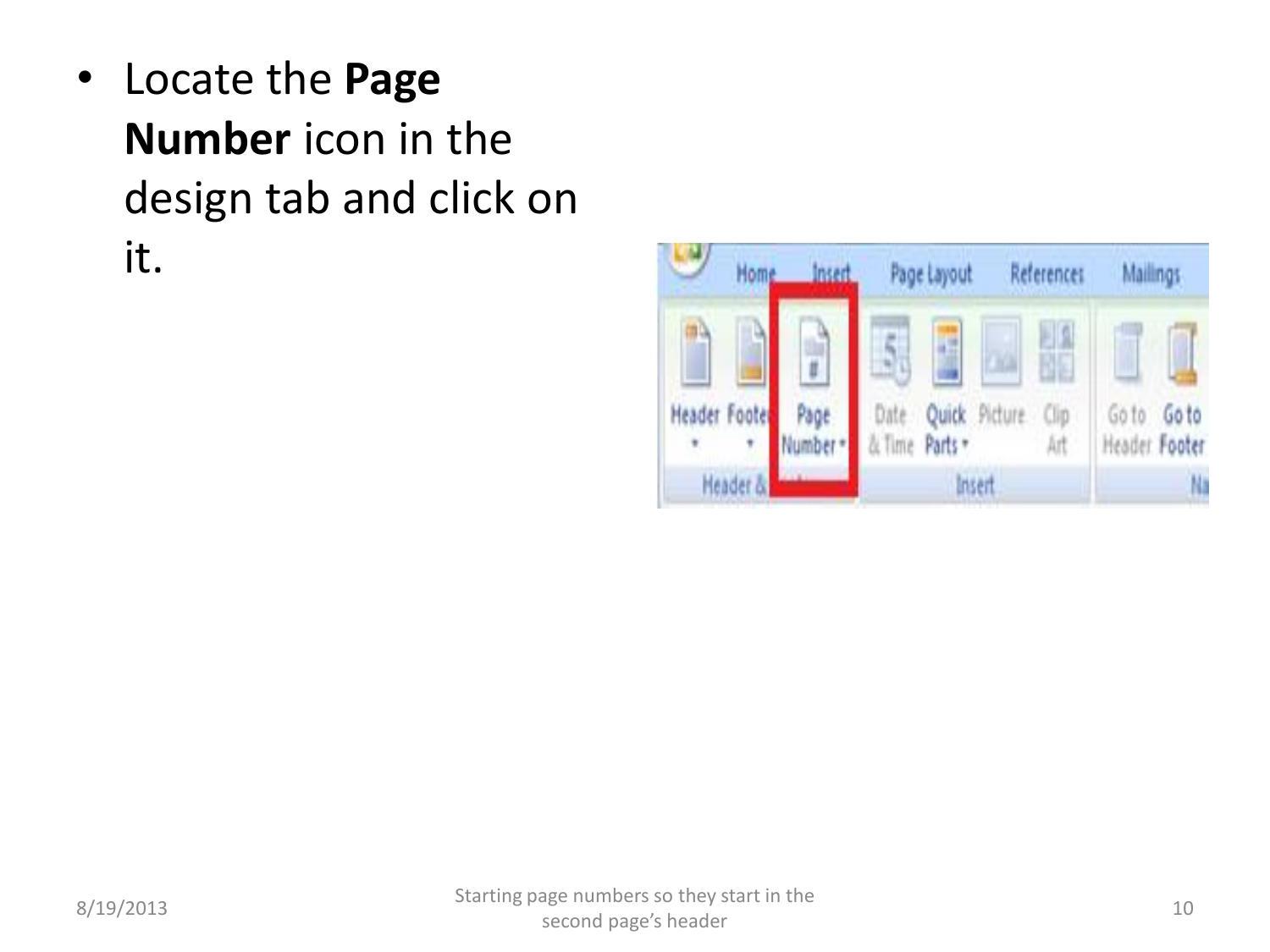- In the dropdown menu, move your mouse down to the second to last choice in the menu.
- It will be called **Format Page Numbers** click on this choice.

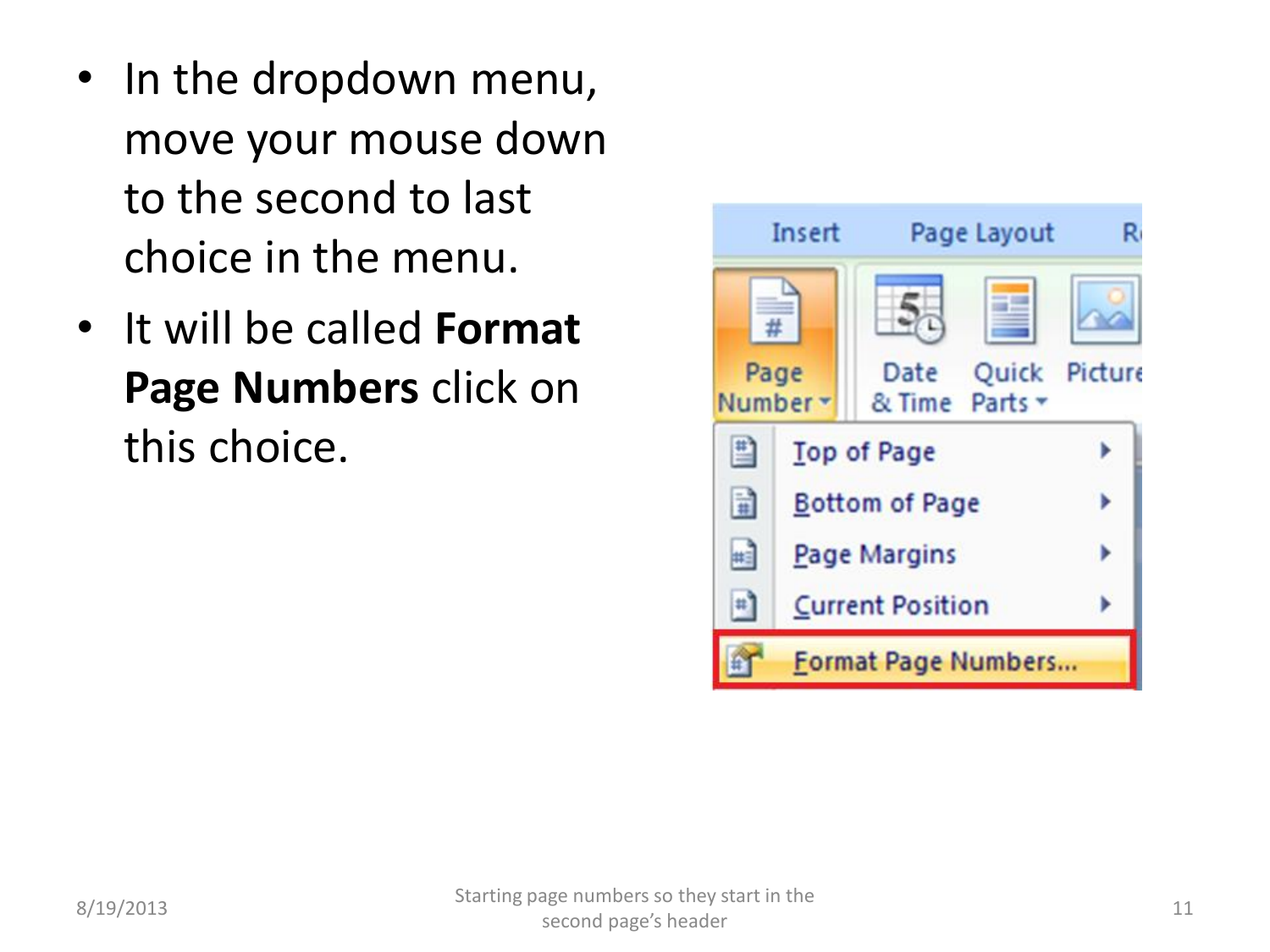• A pop up box will appear and will be titled **Format Page Numbers**.

| Page Number Format                                | P<br>х     |
|---------------------------------------------------|------------|
| $\left[1, 2, 3, \ldots \right]$<br>Number format: |            |
| Include chapter number                            |            |
| Chapter starts with style:                        | Heading 1  |
| Use separator:                                    | - (hyphen) |
| Examples:                                         | $1-1, 1-A$ |
| Page numbering                                    |            |
| © Continue from previous section                  |            |
| ÷<br>◎ Start <u>a</u> t:                          |            |
|                                                   |            |
| ОК                                                | Cancel     |
|                                                   |            |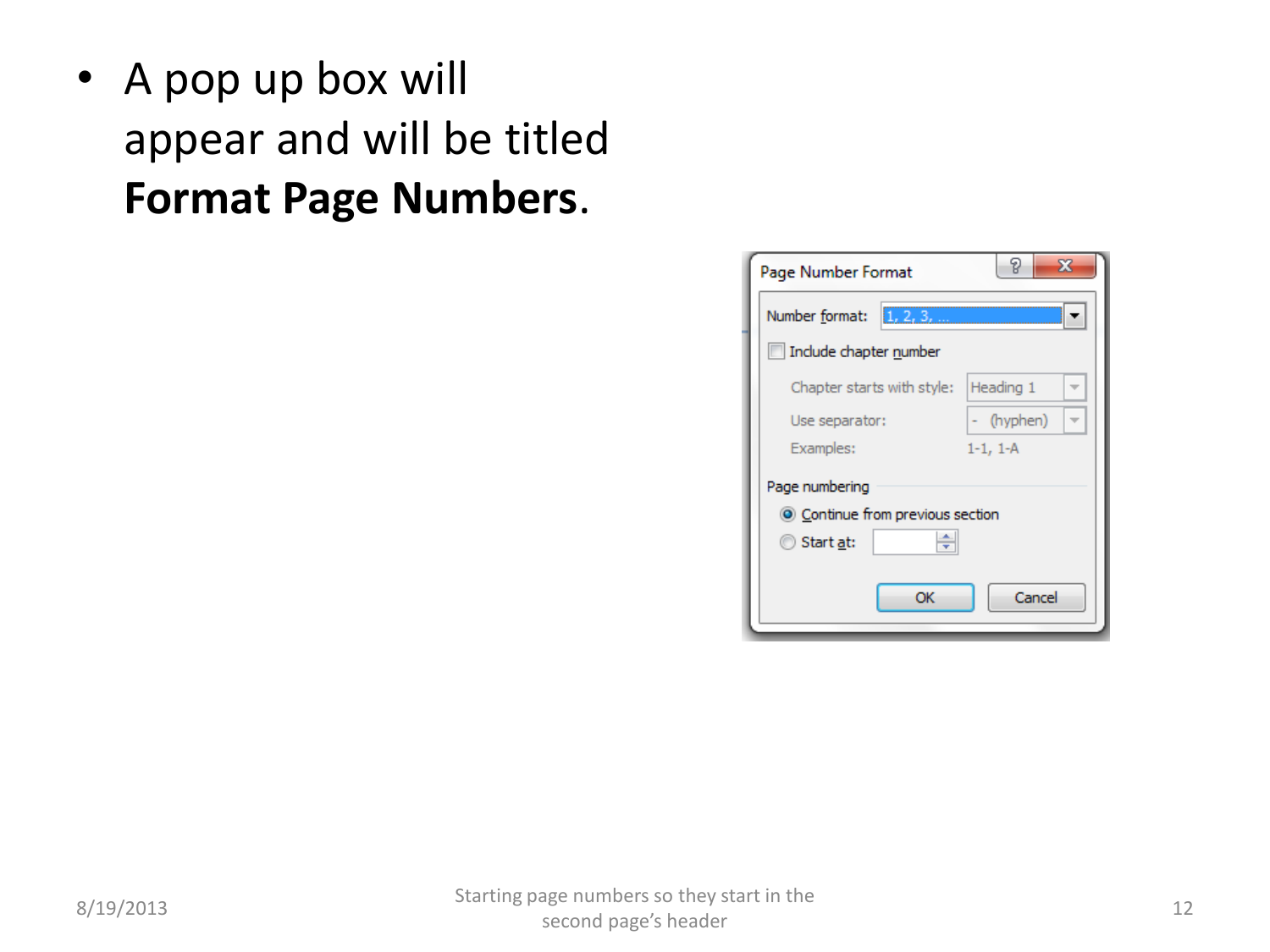• In the **Format Page Number** pop up box check off the choice that says **Start at:**

| Page Number Format             | ж          |
|--------------------------------|------------|
| Number format: 1, 2, 3,        |            |
| Include chapter number         |            |
| Chapter starts with style:     | Heading 1  |
| Use separator:                 | - (hyphen) |
| Examples:                      | $1-1, 1-A$ |
| Page numbering                 |            |
| Continue from previous section |            |
| Start at:                      |            |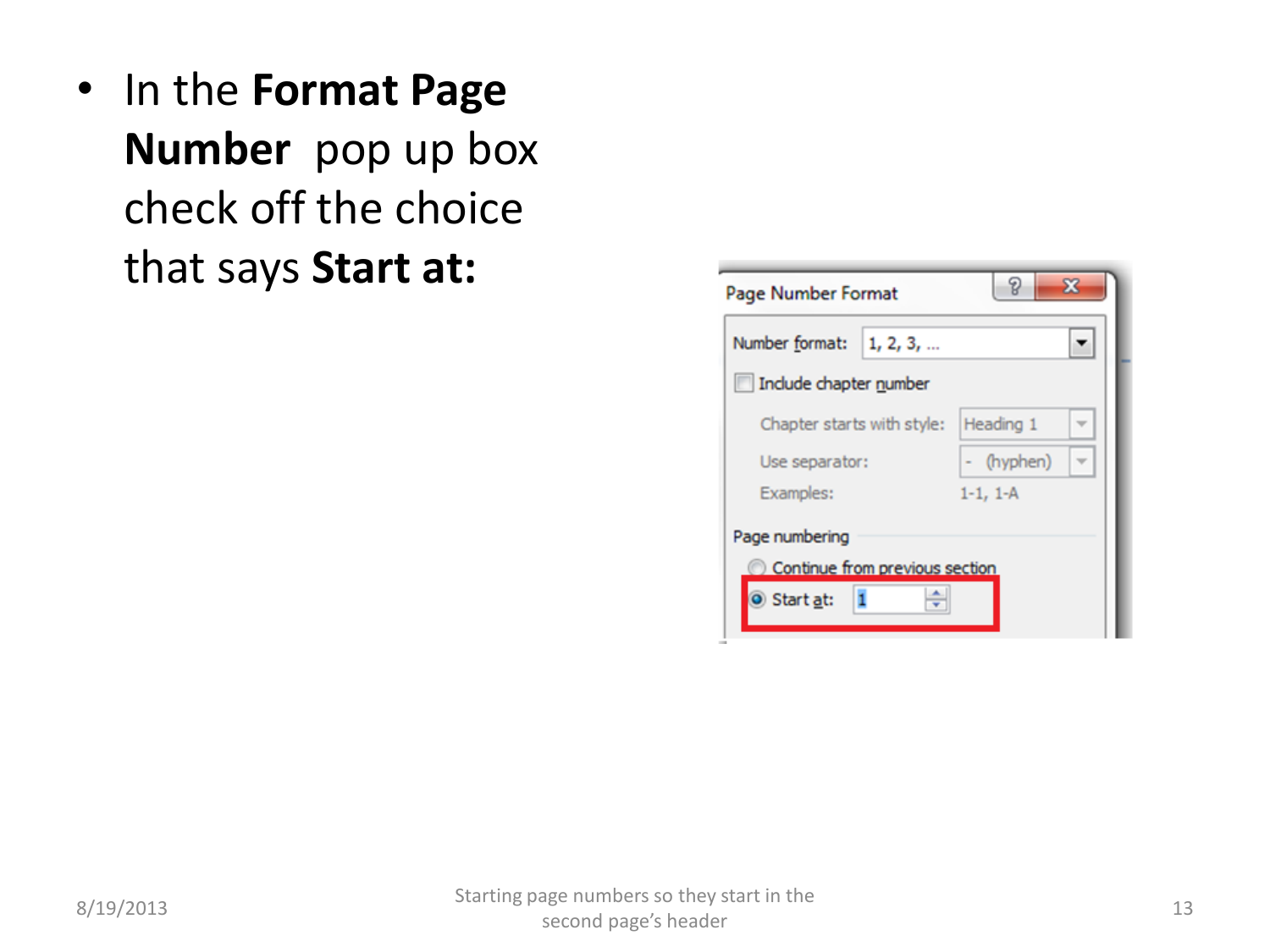• In the **Format Page Number** pop up box check off the choice that says **Start at:**

| Page Number Format             | ж          |
|--------------------------------|------------|
| Number format: 1, 2, 3,        |            |
| Include chapter number         |            |
| Chapter starts with style:     | Heading 1  |
| Use separator:                 | - (hyphen) |
| Examples:                      | $1-1, 1-A$ |
| Page numbering                 |            |
| Continue from previous section |            |
| Start at:                      |            |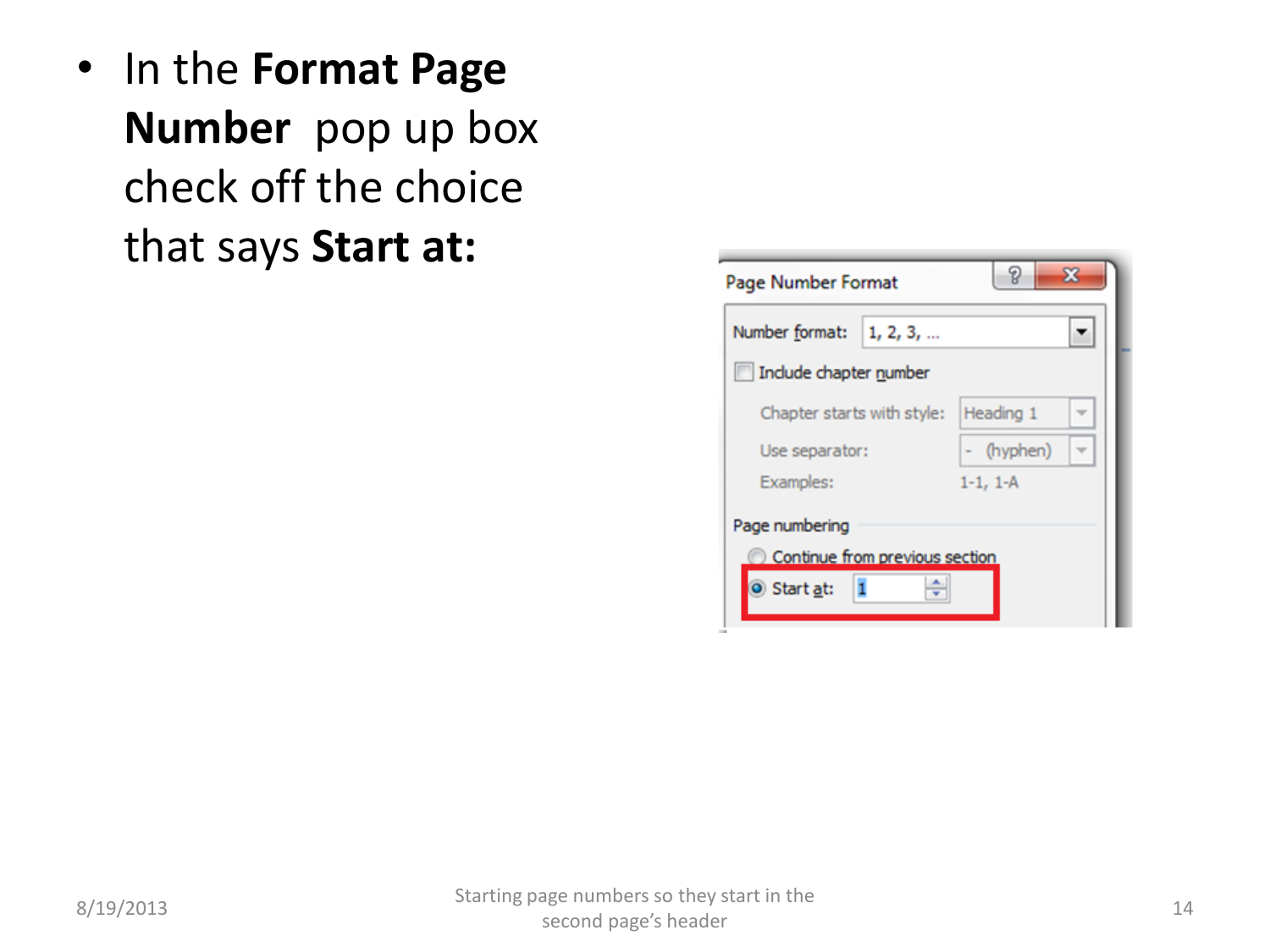• In the box next to **Start at:** there will be a 1 and then further to the right an up and down arrow.

| Number format:                 | 1, 2, 3, |            |  |  |
|--------------------------------|----------|------------|--|--|
| Include chapter number         |          |            |  |  |
| Chapter starts with style:     |          | Heading 1  |  |  |
| Use separator:                 |          | - (hyphen) |  |  |
| Examples:                      |          | $1-1, 1-A$ |  |  |
| Page numbering                 |          |            |  |  |
| Continue from previous section |          |            |  |  |
| Start at:                      |          |            |  |  |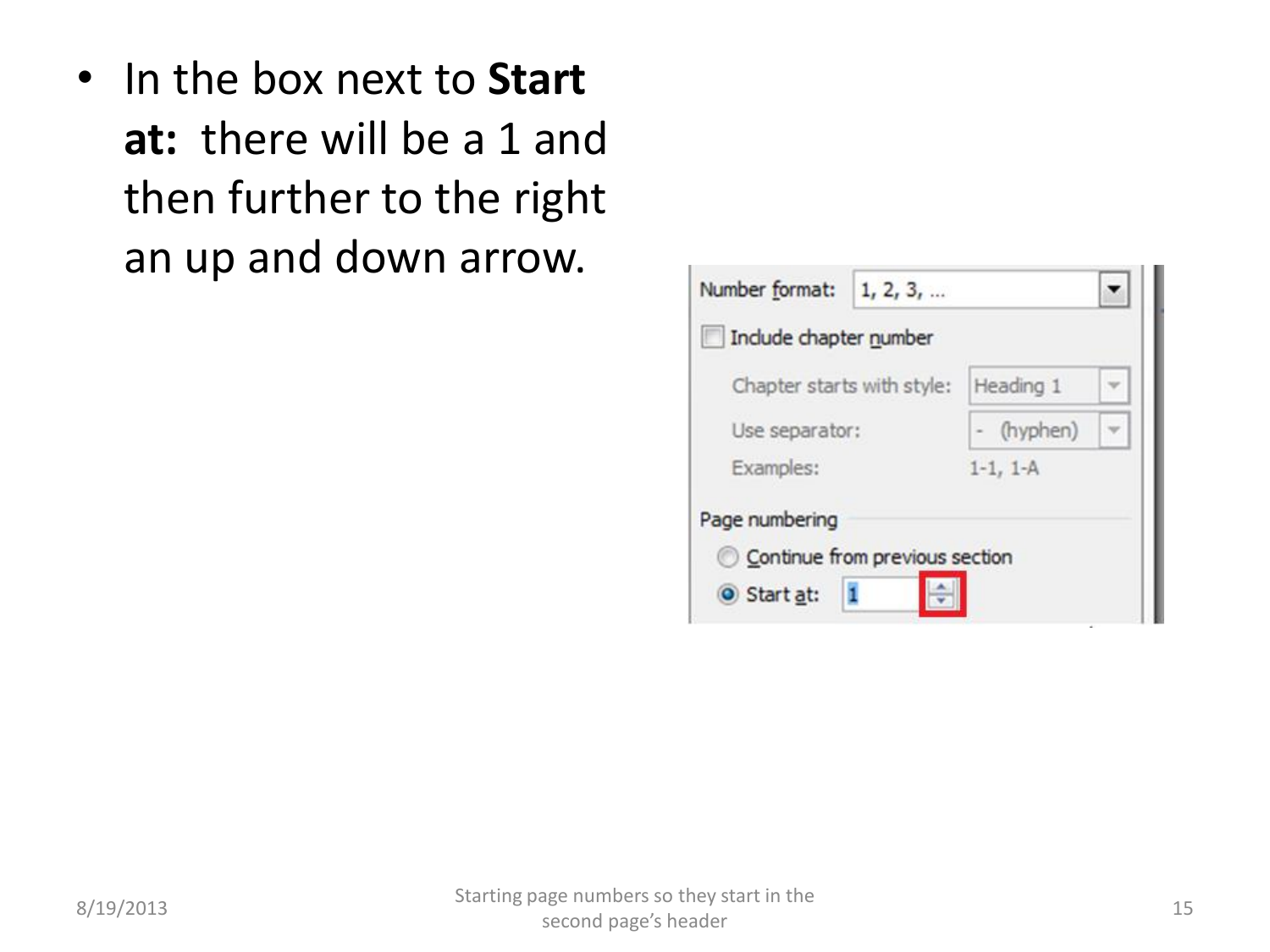- Click the *down arrow* so the 1 in the box changes to a 0.
- Then press **OK**. The **Format Page Number** pop up box will disappear.

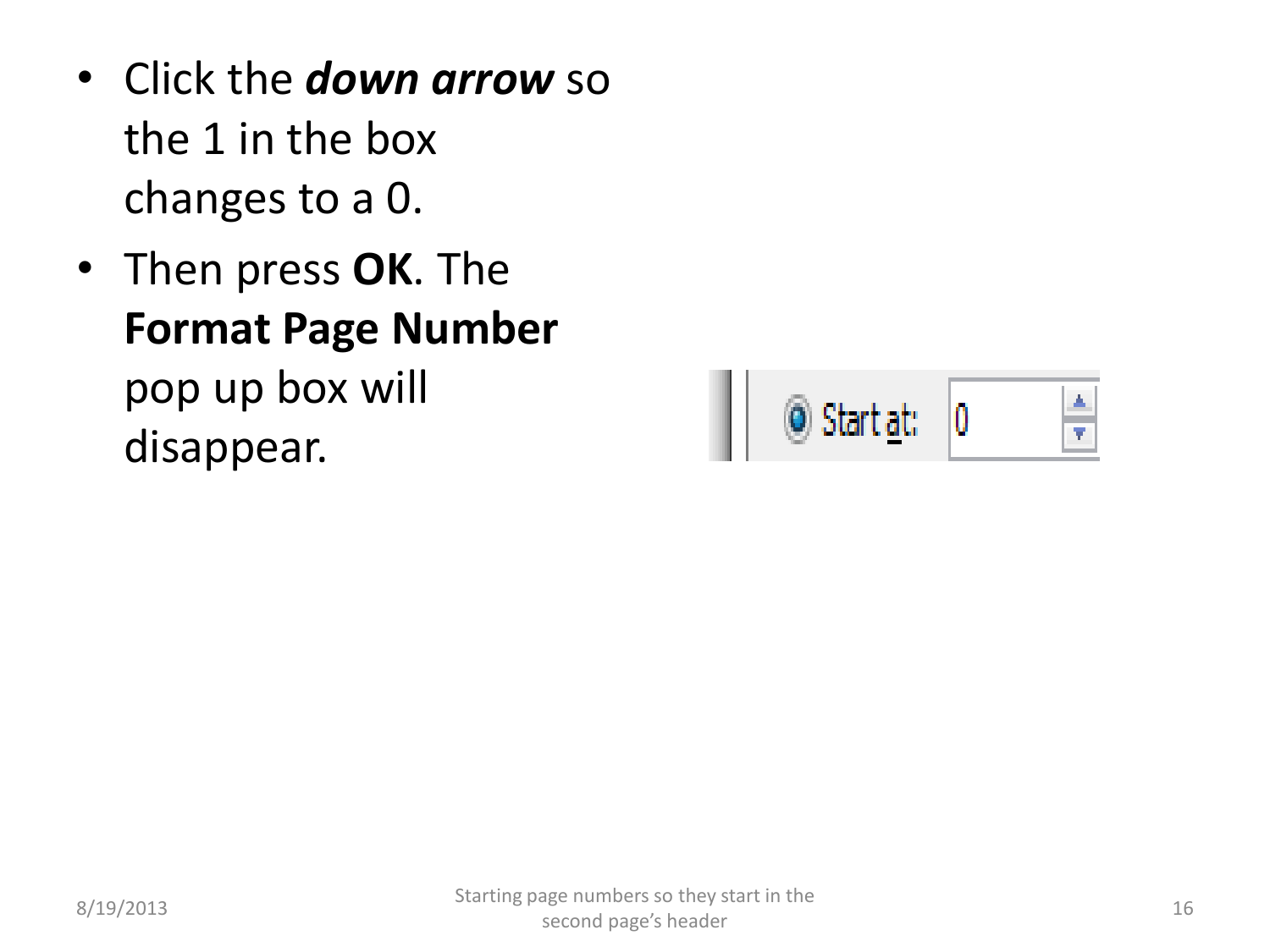• There will be no number in the header box on the first page at this point.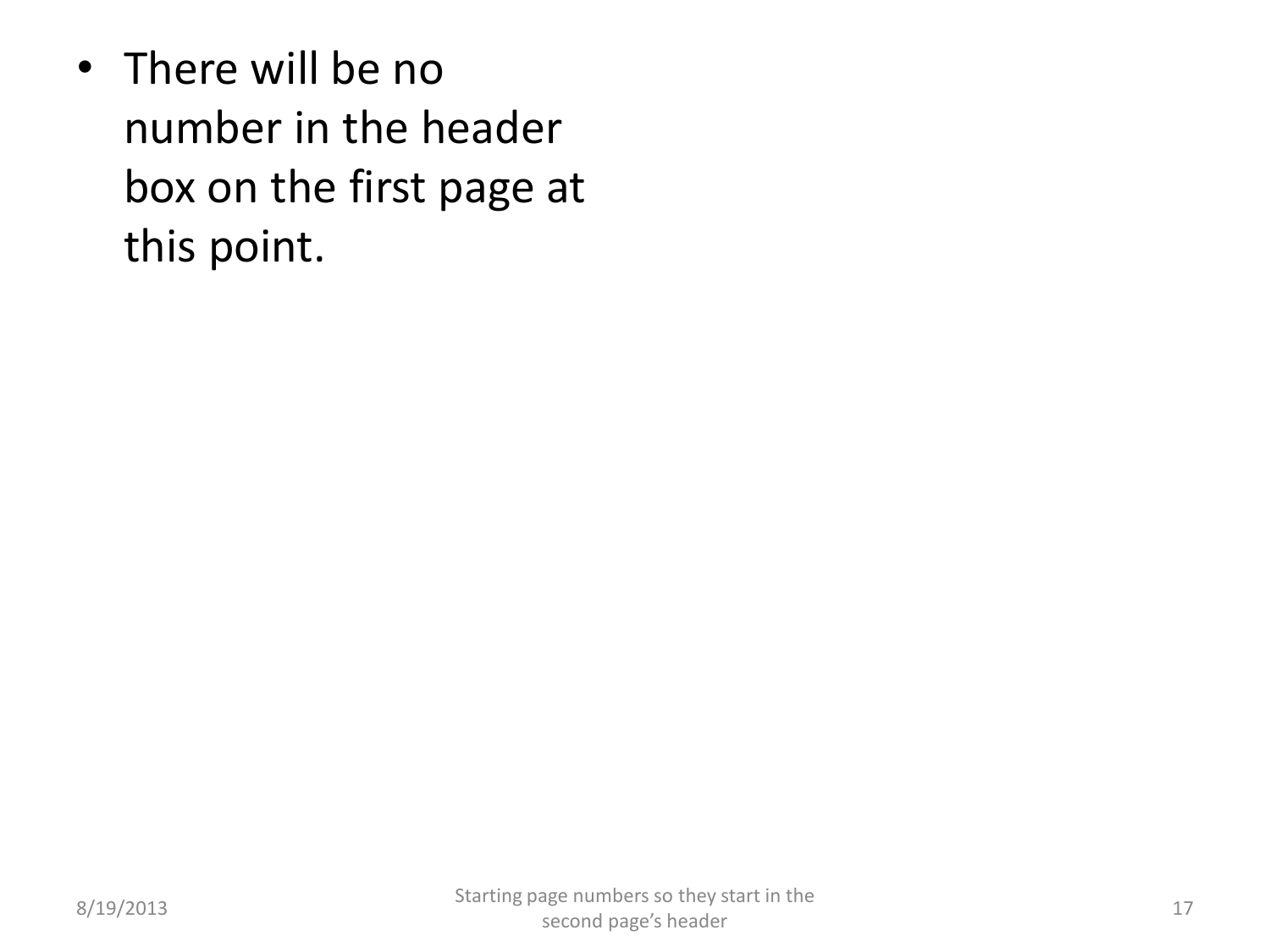- Move to the header located on page 2.
- This can be done by **double clicking** on the 1 that is located there.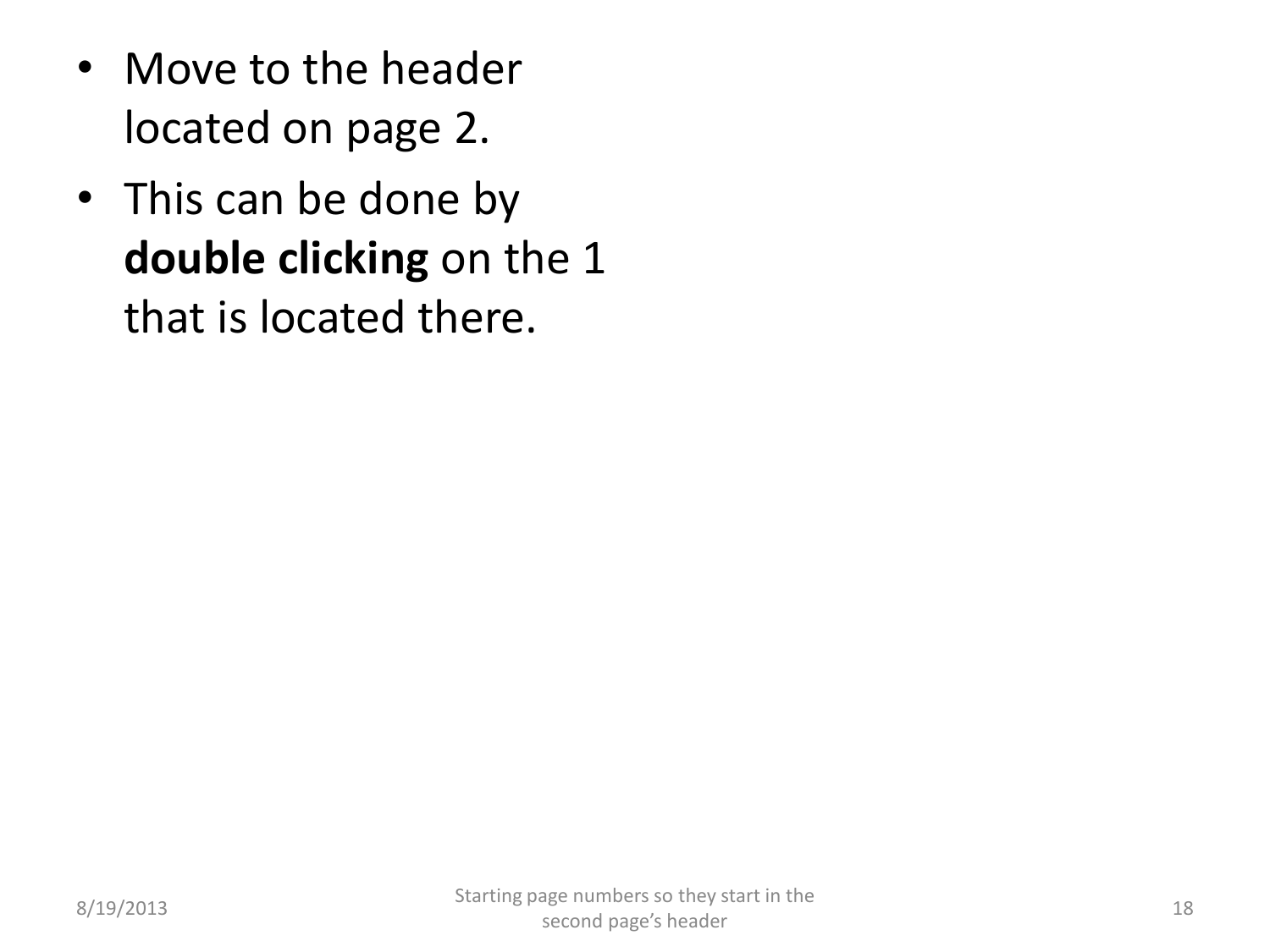• In the **Design** menu click on the **Page Number** icon

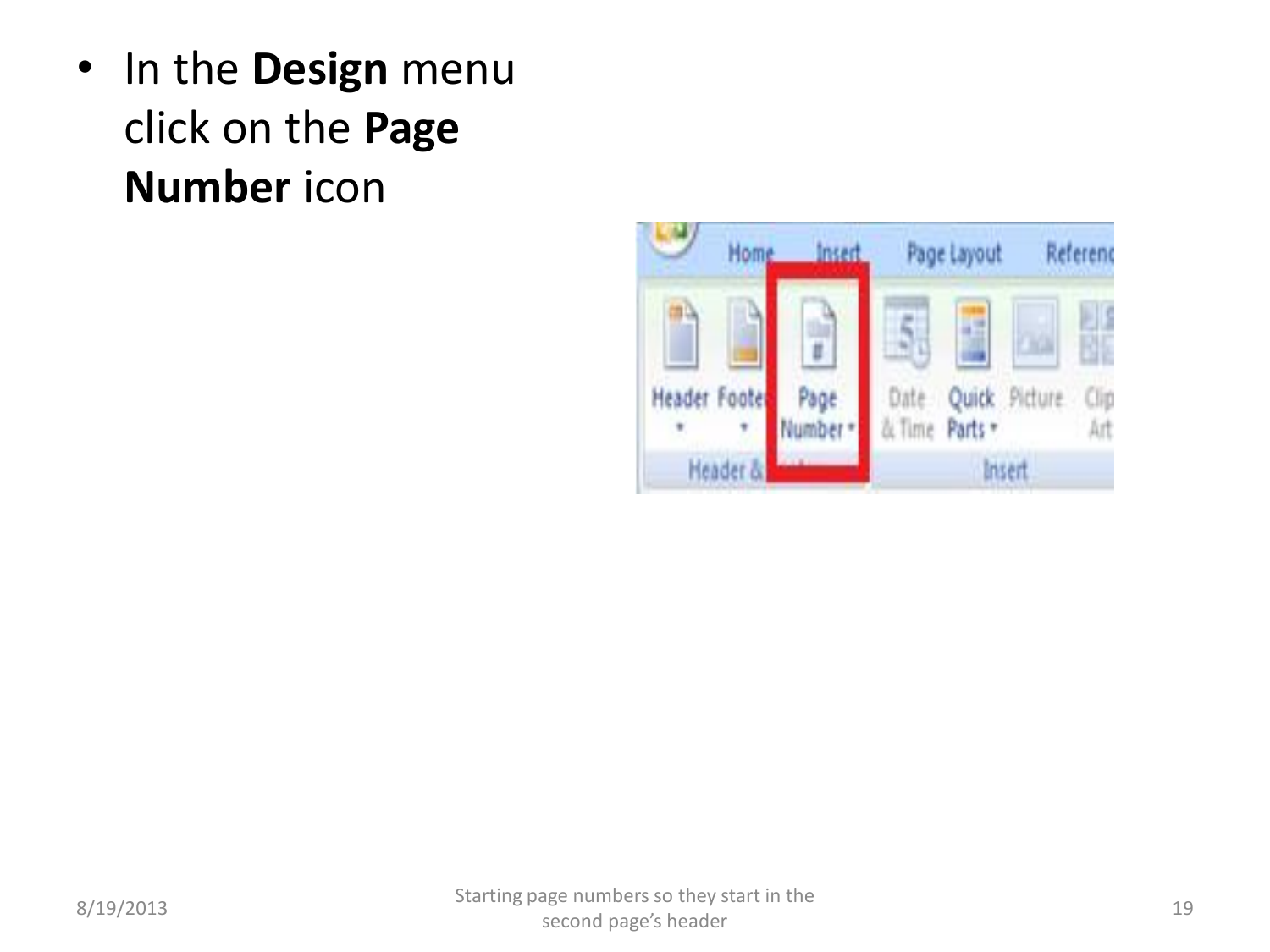• In the drop down box that appears, move your mouse so that **Top of Page** is highlighted.

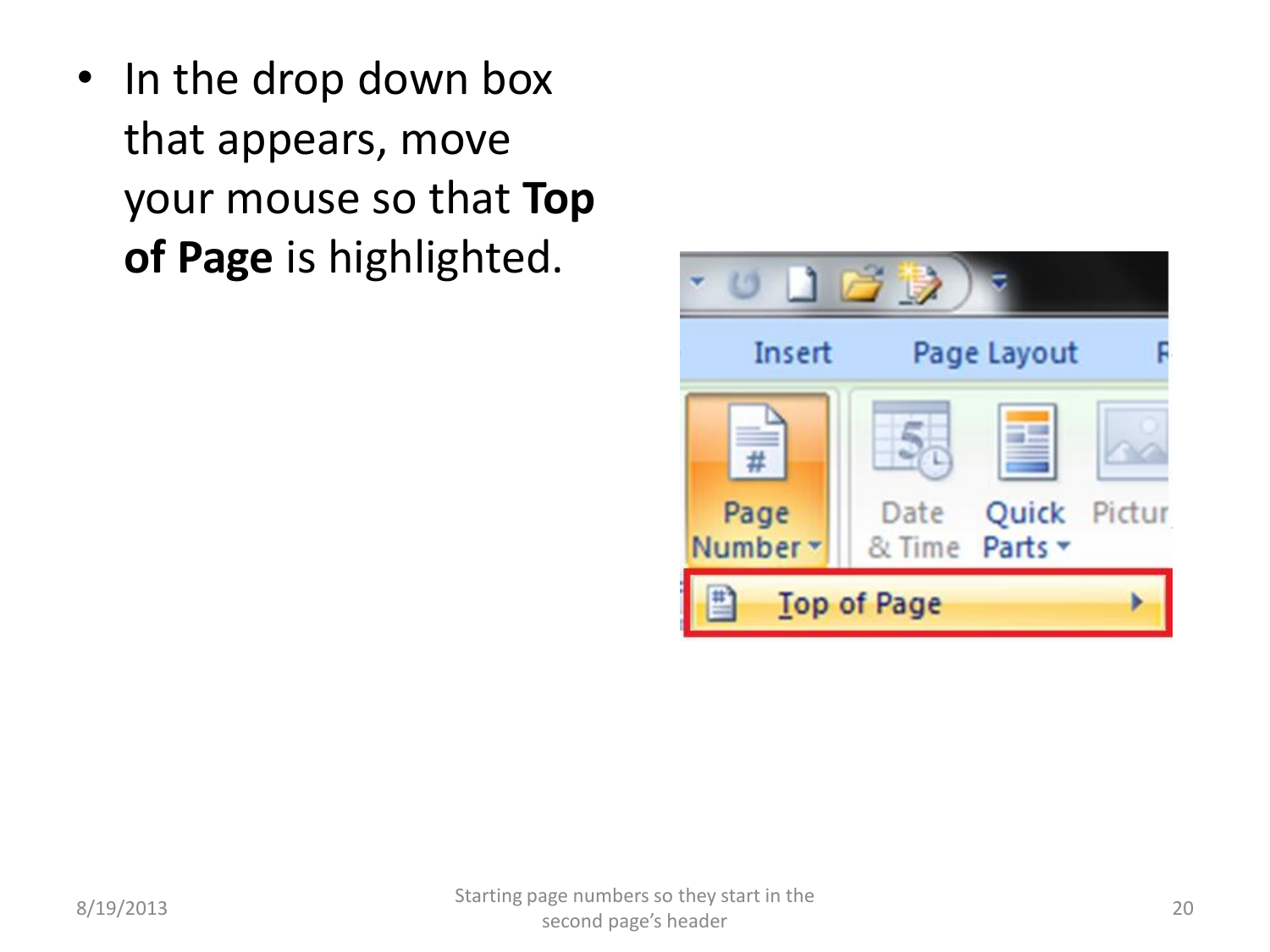- In the menu that appears to the right there will be lots of page number styles.
- In order to have the page numbers appear to the right locate the style called **Plain Number 3**
- Click on it.

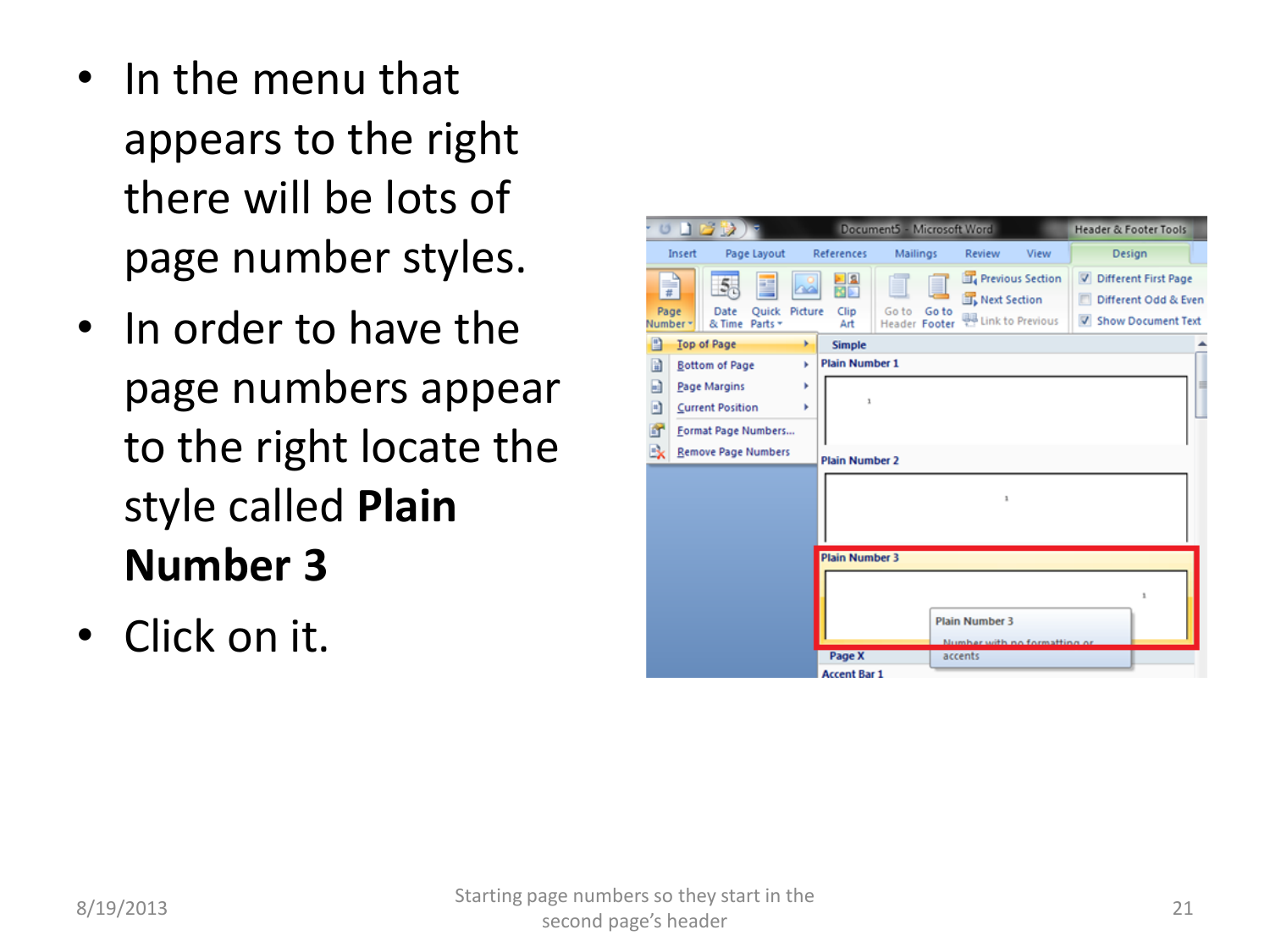- At this point a 0 should appear on the right side of your first page.
- On your second page you should see a page number 1 on the left of the page.
- You may delete this 0 if you choose.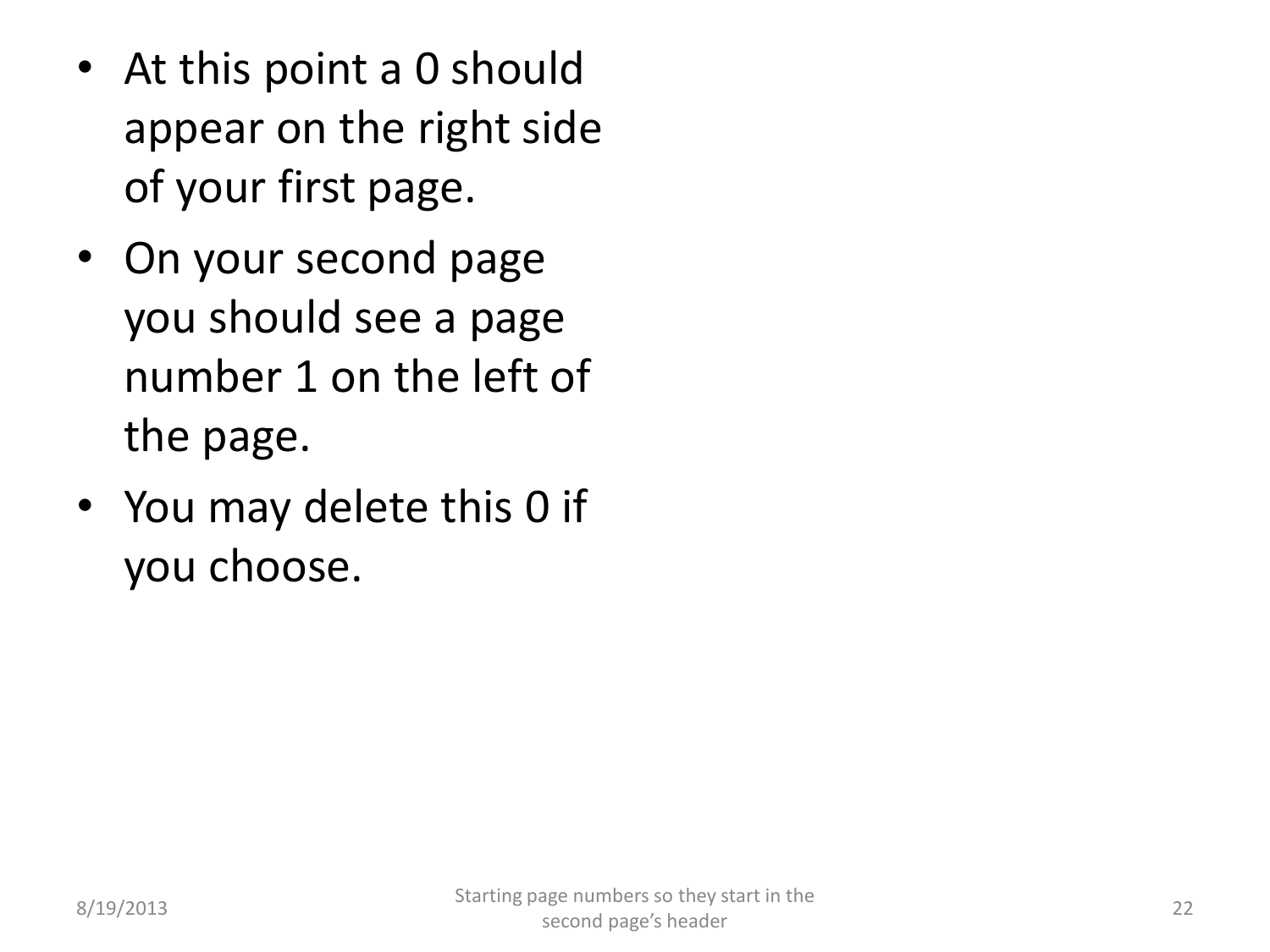• Move your mouse to the 1 on the second page that is located to the **left side** of the page and **double click** it.

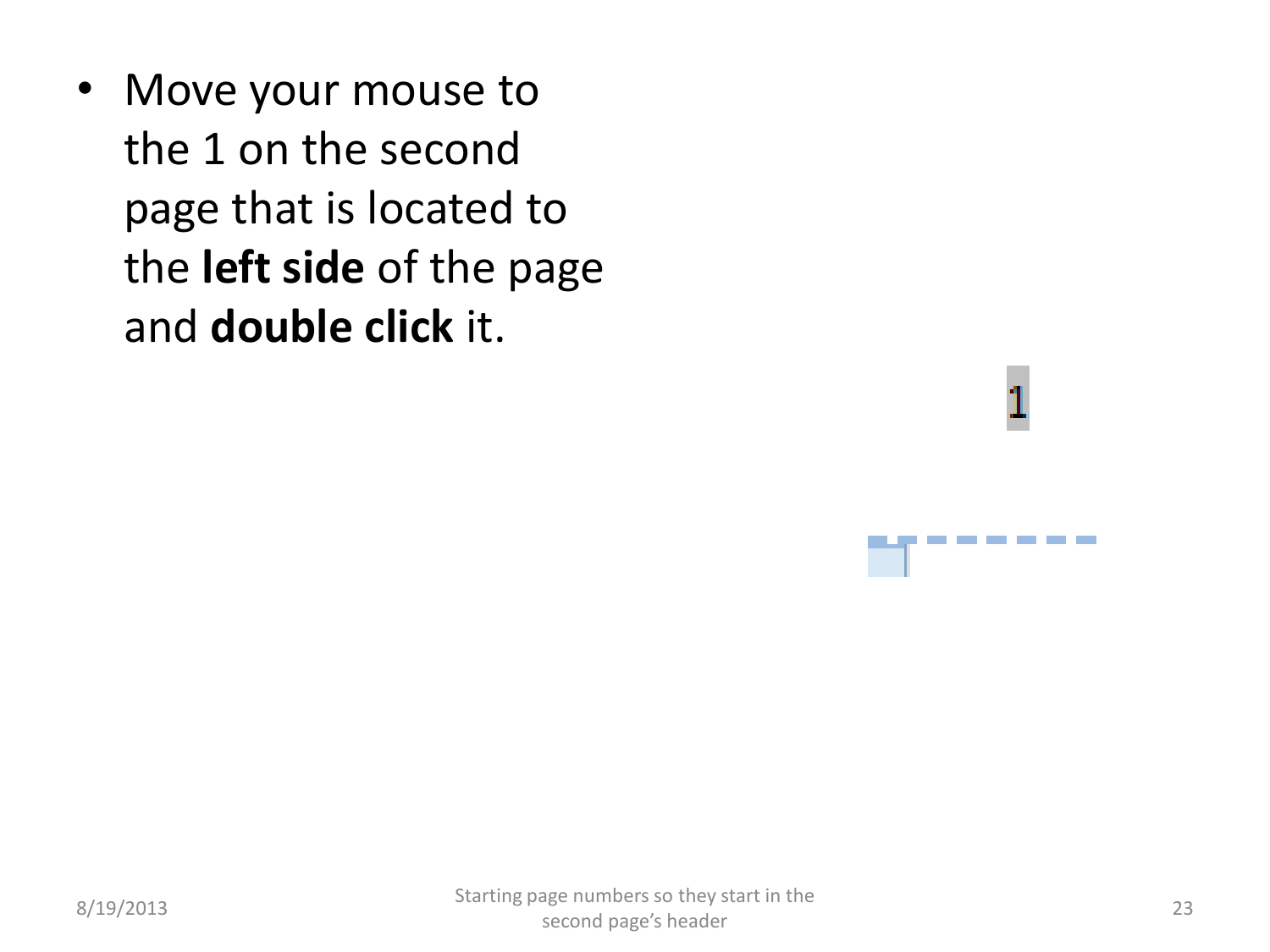- Then in the **Design** tab, locate the **Page Number** icon
- Left click on it.

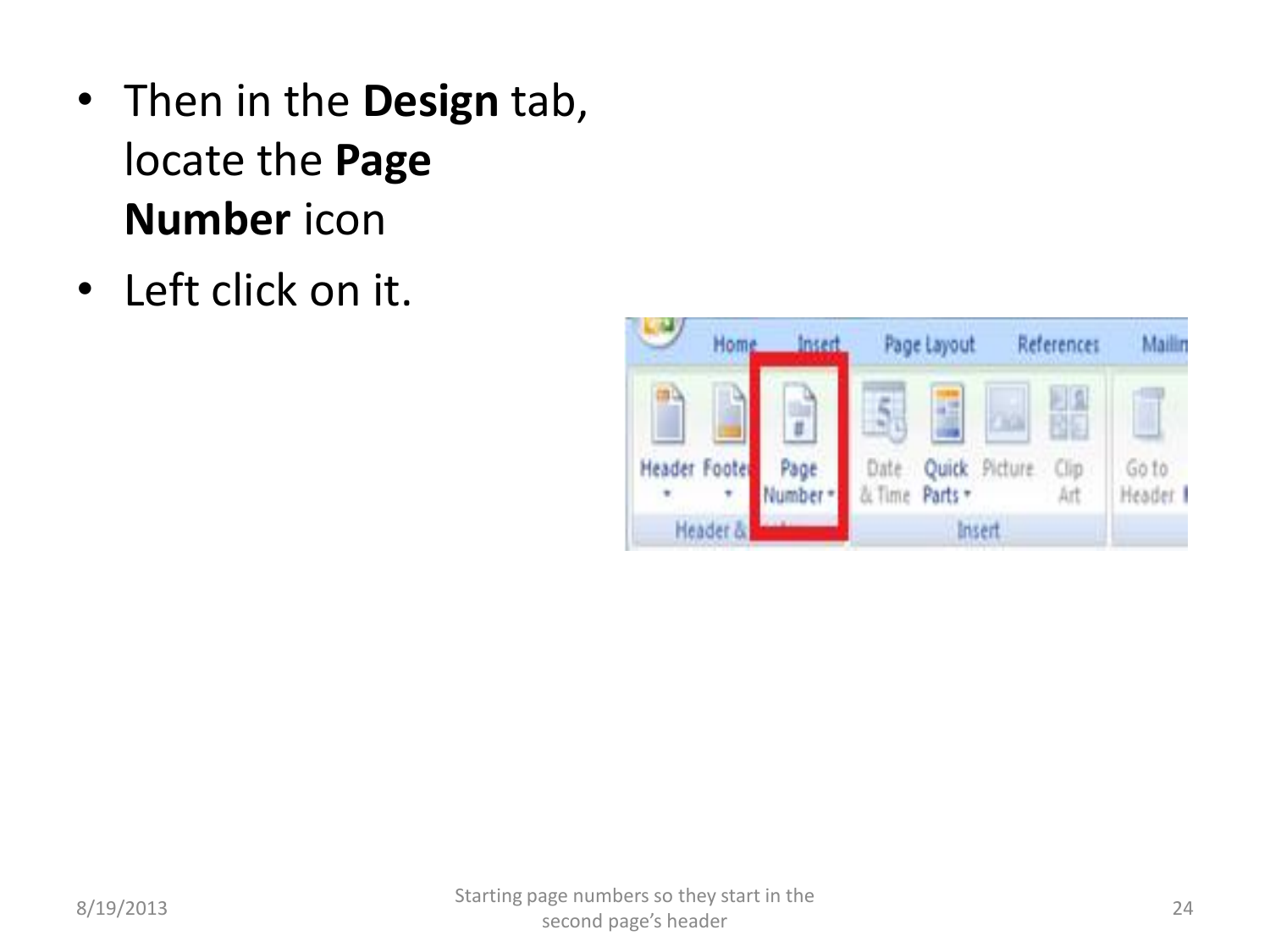• In the drop down box that appears, move your mouse so that **Top of Page** is highlighted.

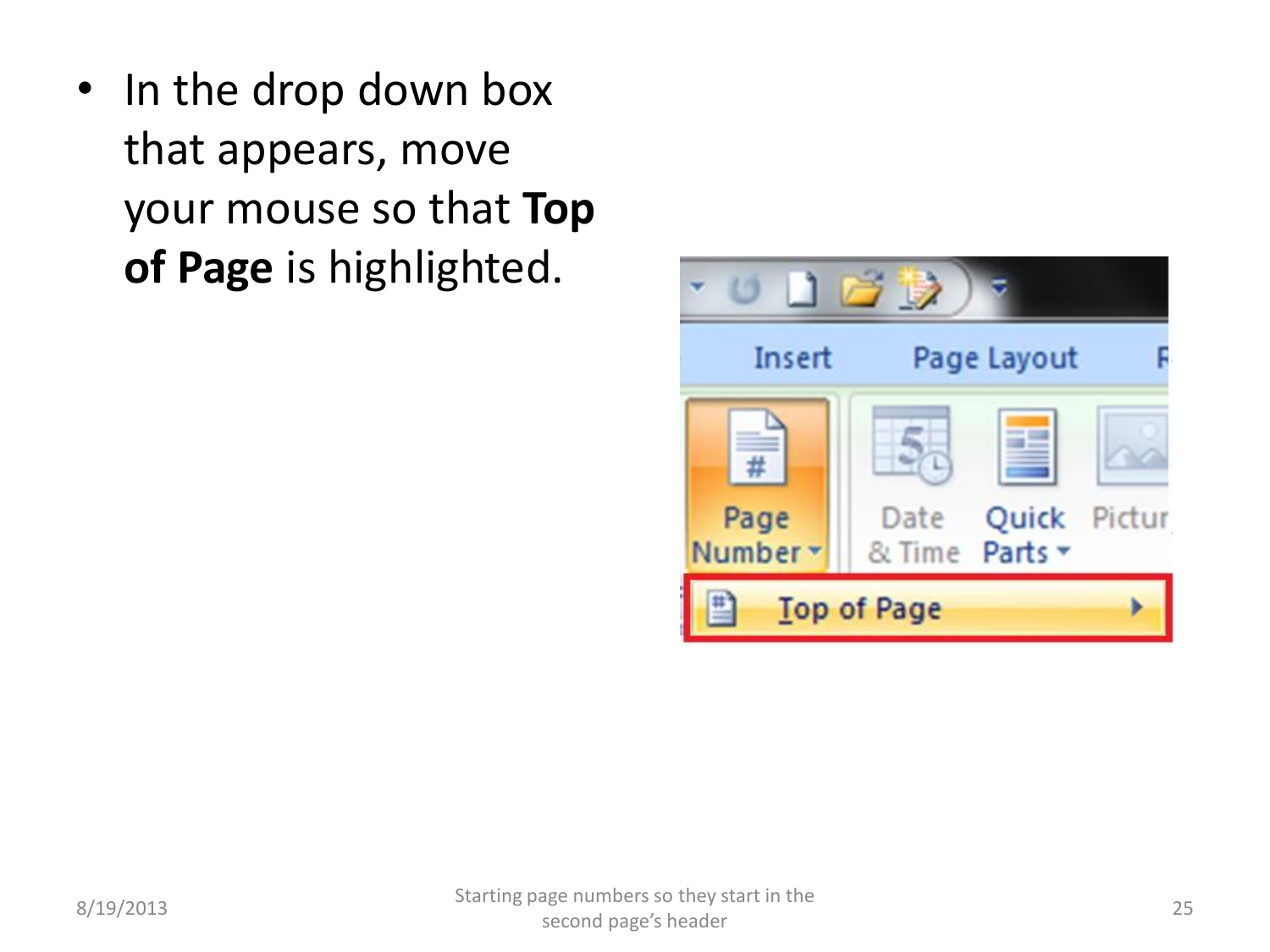- In the menu that appears to the right there will be lots of page number styles
- In order to have the 1 on the second page appear to the right locate the style called **Plain Number 3**
- **Left click** on it.

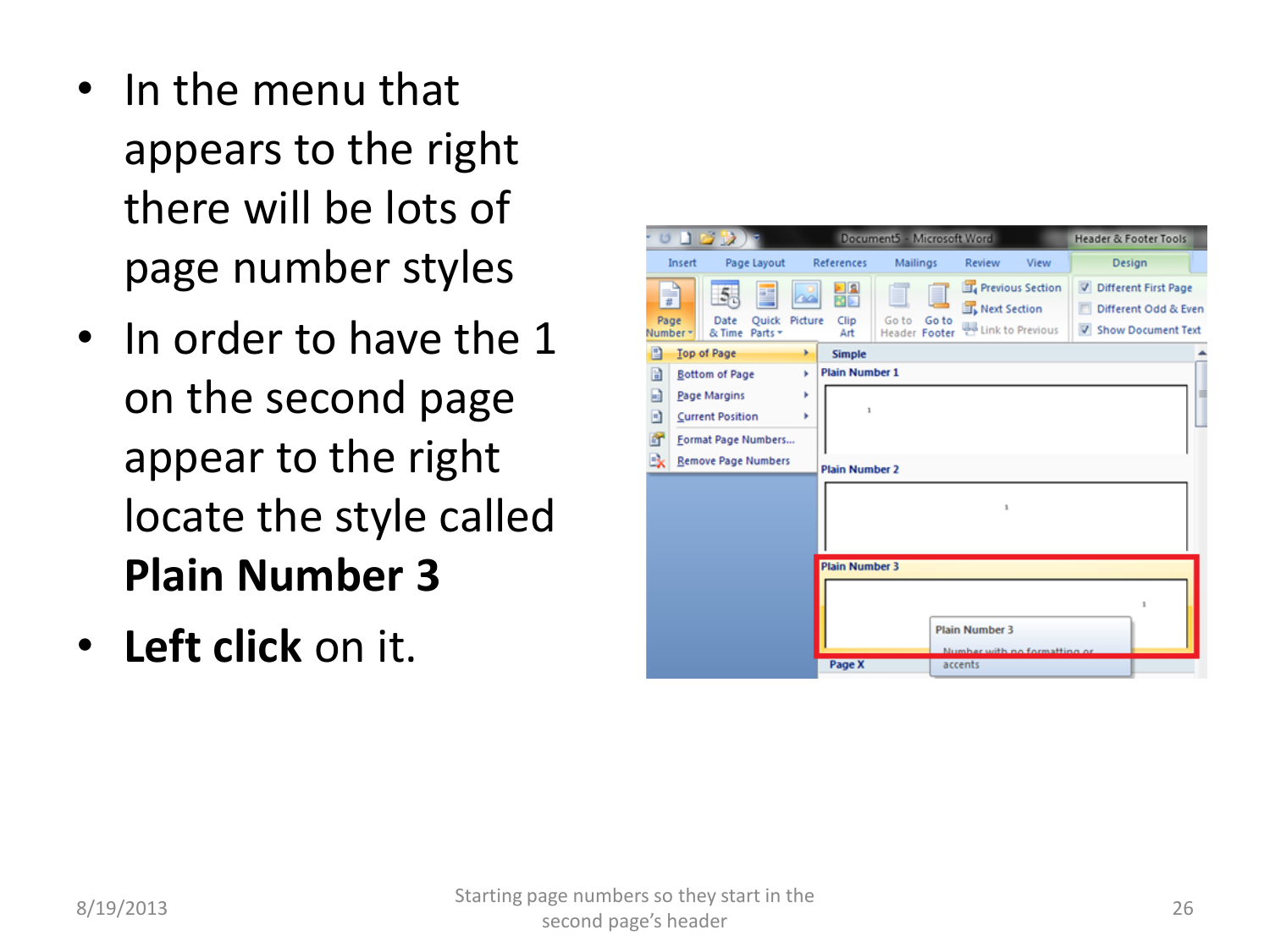• The 1 will move to the right.

**LEADS** 

 $\mathbf{1}$ 

............................